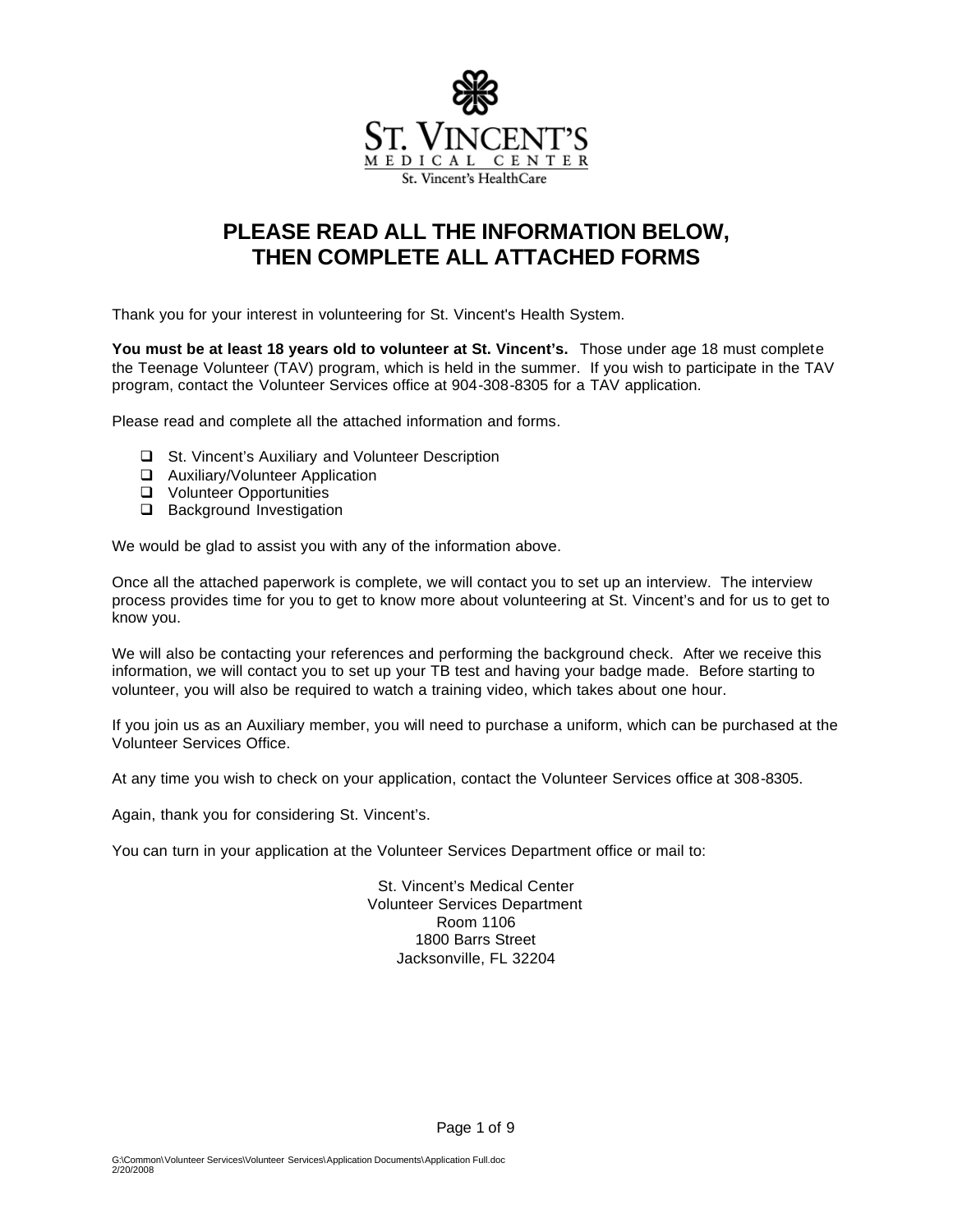# **St. Vincent's Auxiliary Description**

For over 75 years, the Auxiliary has participated in the mission of Daughters of Charity by providing volunteers to carry out varies services that assist patients, patients' families, hospital staff and visitors. The Auxiliary also has financed many needs of St. Vincent's through its various fundraising projects. Membership is open to anyone 18 years of age or older.

Auxiliary Active Members are required to work at least a minimum of 100 hours per year. Members are recognized for their service by receiving pins commemorating their hours. Auxiliary meetings are held in September, February and May.

#### **Benefits for active St. Vincent's Auxiliary members:**

- Recognition for volunteer hours
- Participation in Auxiliary meetings and functions
- Free Parking in Dillon or DePaul garages
- Meal tickets to Dillon's Cafe or Berg's Bistro when working six (6) or more hours on one or more services. (This does not apply to meetings)
- Discount on services rendered at any St. Vincent's Health System
- One fountain beverage or coffee coupon at Berg's Bistro for evening/weekend service
- Courtesy discharge if hospitalized in St. Vincent's Medical Center
- Health Services Credit Union membership available
- Seton Pharmacy discounts
- Eligibility to enroll in educational and self-improvement courses offered
- Free annual tuberculosis screening (required for Auxilians and volunteers)
- Use of Fitness Center with \$50 membership
- Gift Shop discount of 25% and 30% discount during birthday month
- Annual flu shots\*
- Club 55+ membership (must be age 55 or older)

### **Volunteers Description**

As a St. Vincent's volunteer you will be joining a team of experts and helping St. Vincent's in its mission to provide quality healthcare to the community. Volunteers assist in nearly every department of St. Vincent's.

#### **Benefits for active volunteer members:**

- Free Parking in Dillon or DePaul garages
- Meal tickets to Dillon's Cafe or Berg's Bistro when working six (6) or more hours on one or more services. (This does not apply to meetings)
- Discount on services rendered at any St. Vincent's Health System
- One fountain beverage or coffee coupon at Berg's Bistro for evening/weekend service
- Courtesy discharge if hospitalized in St. Vincent's Medical Center
- Health Services Credit Union membership available
- Seton Pharmacy discounts
- Eligibility to enroll in educational and self-improvement courses offered
- Free annual tuberculosis screening (required for Auxilians and volunteers)
- Use of Fitness Center with \$50 membership
- Gift Shop discount of 25% and 30% discount during birthday month
- Annual flu shots\*
- Club 55+ membership (must be age 55 or older)

\*After 50 hours of service.

These benefits are subject to amendment in the event that the Medical Center determines that such benefits are not in compliance with any federal, state or local law, rule or regulation.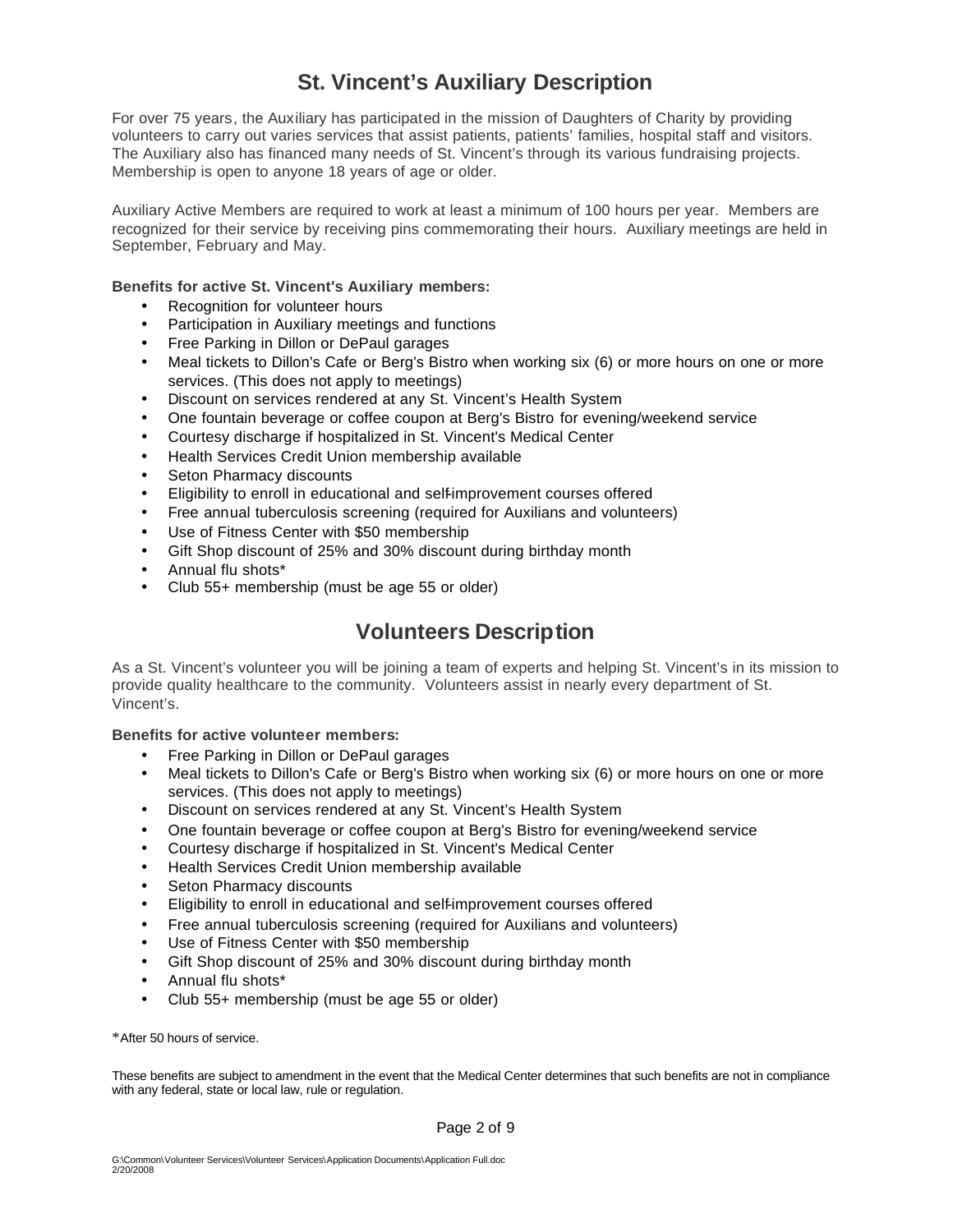# **Auxiliary/Volunteer Application**

| <b>Auxiliary Application</b>                                                                                                                                                                                                                                                                       |                                                      |  | <b>Volunteer Application</b>              |  |  |
|----------------------------------------------------------------------------------------------------------------------------------------------------------------------------------------------------------------------------------------------------------------------------------------------------|------------------------------------------------------|--|-------------------------------------------|--|--|
|                                                                                                                                                                                                                                                                                                    | <b>Personal Information</b>                          |  |                                           |  |  |
| Photo Identification is required such as: Florida driver's license; Florida identification card issued<br>by the Department of Highway Safety and Motor Vehicles; passport; military identification or<br>student identification. You must be at least 18 years old to volunteer at St. Vincent's. |                                                      |  |                                           |  |  |
| Date: 2000                                                                                                                                                                                                                                                                                         |                                                      |  |                                           |  |  |
|                                                                                                                                                                                                                                                                                                    |                                                      |  |                                           |  |  |
| Address: <u>Communications</u> and the Address of Address and The Address of Address and The Address of Address and The Address and The Address of Address and The Address and The Address and The Address and The Address and The                                                                 |                                                      |  |                                           |  |  |
|                                                                                                                                                                                                                                                                                                    |                                                      |  |                                           |  |  |
| Cell Phone: _________________________________                                                                                                                                                                                                                                                      |                                                      |  |                                           |  |  |
|                                                                                                                                                                                                                                                                                                    | <b>Employment Information</b>                        |  |                                           |  |  |
|                                                                                                                                                                                                                                                                                                    |                                                      |  | Phone: ______________________             |  |  |
|                                                                                                                                                                                                                                                                                                    |                                                      |  |                                           |  |  |
|                                                                                                                                                                                                                                                                                                    | <b>Volunteer Information</b>                         |  |                                           |  |  |
| Are you required to volunteer? __ Yes No                                                                                                                                                                                                                                                           |                                                      |  | If yes by whom?<br><u>If</u> yes by whom? |  |  |
| Please identify any previous work and/or volunteer experience? _________________                                                                                                                                                                                                                   |                                                      |  |                                           |  |  |
| What do you visualize yourself doing as a volunteer? ___________________________                                                                                                                                                                                                                   |                                                      |  |                                           |  |  |
|                                                                                                                                                                                                                                                                                                    | <b>Specialized Training and/or Experience</b>        |  |                                           |  |  |
| Shorthand (wpm)<br>Computer<br>Retail                                                                                                                                                                                                                                                              | Typing (wpm)<br>Accounting<br><b>Word Processing</b> |  | Filing<br>Cashier<br><b>Billing</b>       |  |  |
|                                                                                                                                                                                                                                                                                                    |                                                      |  |                                           |  |  |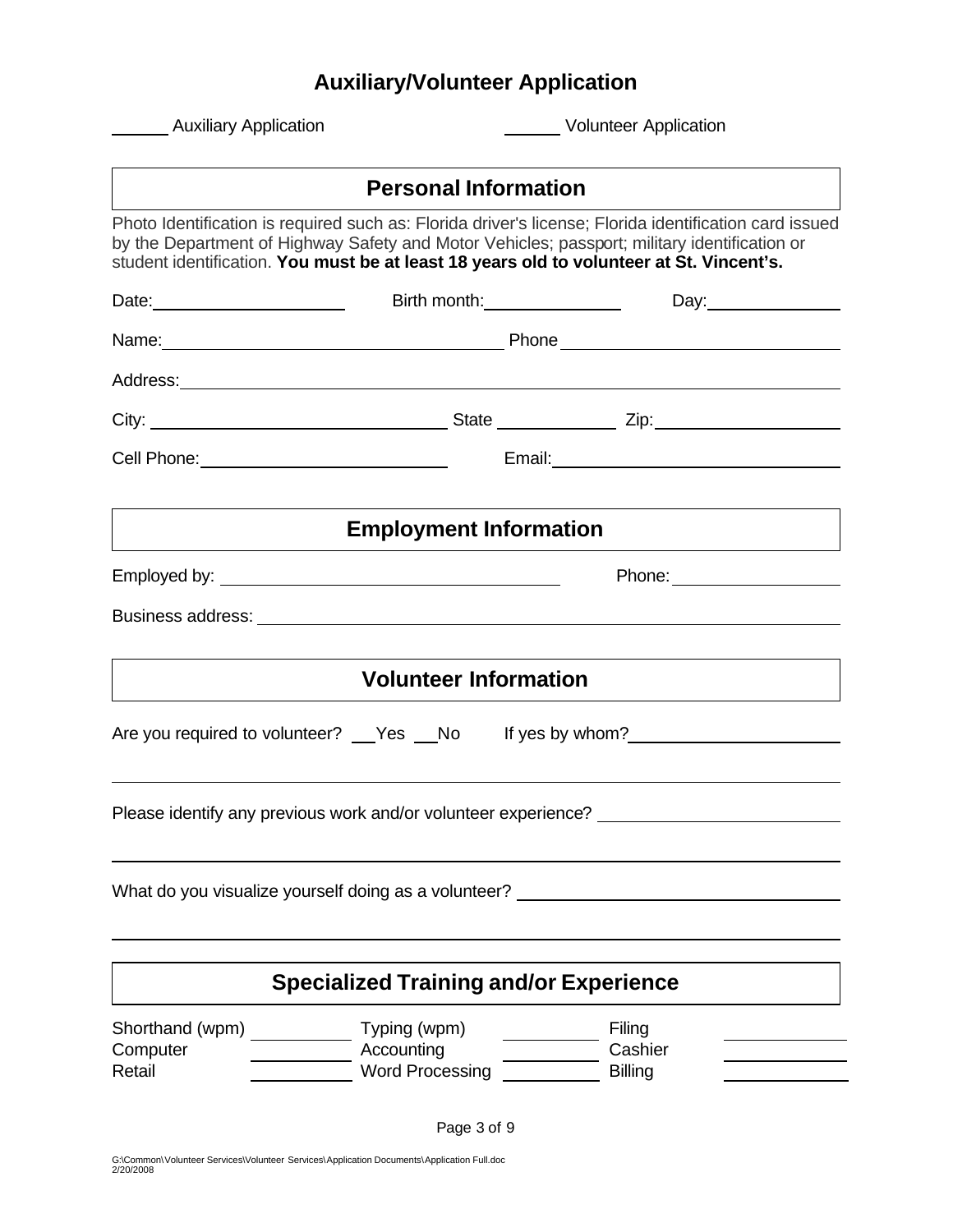|    |  |  | What hours can you volunteer on days listed?                                                                                                                                                                                         |                              |  |                                               |        |
|----|--|--|--------------------------------------------------------------------------------------------------------------------------------------------------------------------------------------------------------------------------------------|------------------------------|--|-----------------------------------------------|--------|
|    |  |  | Monday Tuesday Wednesday Thursday Friday Saturday                                                                                                                                                                                    |                              |  |                                               | Sunday |
|    |  |  |                                                                                                                                                                                                                                      | <b>Reference Information</b> |  |                                               |        |
|    |  |  | Please list three references (no relatives). List phone numbers where we can reach your<br>reference and the best time to contact to them.                                                                                           |                              |  |                                               |        |
| 1. |  |  |                                                                                                                                                                                                                                      |                              |  | Home Phone: Management Communication          |        |
|    |  |  |                                                                                                                                                                                                                                      |                              |  | Office Phone: ____________________            |        |
|    |  |  |                                                                                                                                                                                                                                      |                              |  |                                               |        |
| 2. |  |  |                                                                                                                                                                                                                                      |                              |  |                                               |        |
|    |  |  | Cell Phone: ______________________________                                                                                                                                                                                           |                              |  | Office Phone: ____________________            |        |
|    |  |  |                                                                                                                                                                                                                                      |                              |  |                                               |        |
| 3. |  |  |                                                                                                                                                                                                                                      |                              |  | Home Phone: <u>_____________________</u>      |        |
|    |  |  | Cell Phone: <u>with the contract of the contract of the contract of the contract of the contract of the contract of the contract of the contract of the contract of the contract of the contract of the contract of the contract</u> |                              |  | Office Phone: <u>________________________</u> |        |
|    |  |  | Best time to contact: <u>containing</u>                                                                                                                                                                                              |                              |  |                                               |        |

#### **Background Investigation**

To be considered for Volunteer Services with St. Vincent's or affiliates, applicants are subject to a background investigation with the Florida Department of Law Enforcement and other state, out-of-state and local agencies.

Applicants for Volunteer Services are evaluated on the merits of their qualifications for positions available regardless of the individual's race, sex, color, national origin, age, handicap, religion, marital status, or status as a veteran. Conviction of a crime will not necessarily preclude an applicant from consideration for Volunteer Services with St. Vincent's.

Complete the Volunteer Services Background Investigation Form included in this packet.

 $\overline{\phantom{a}}$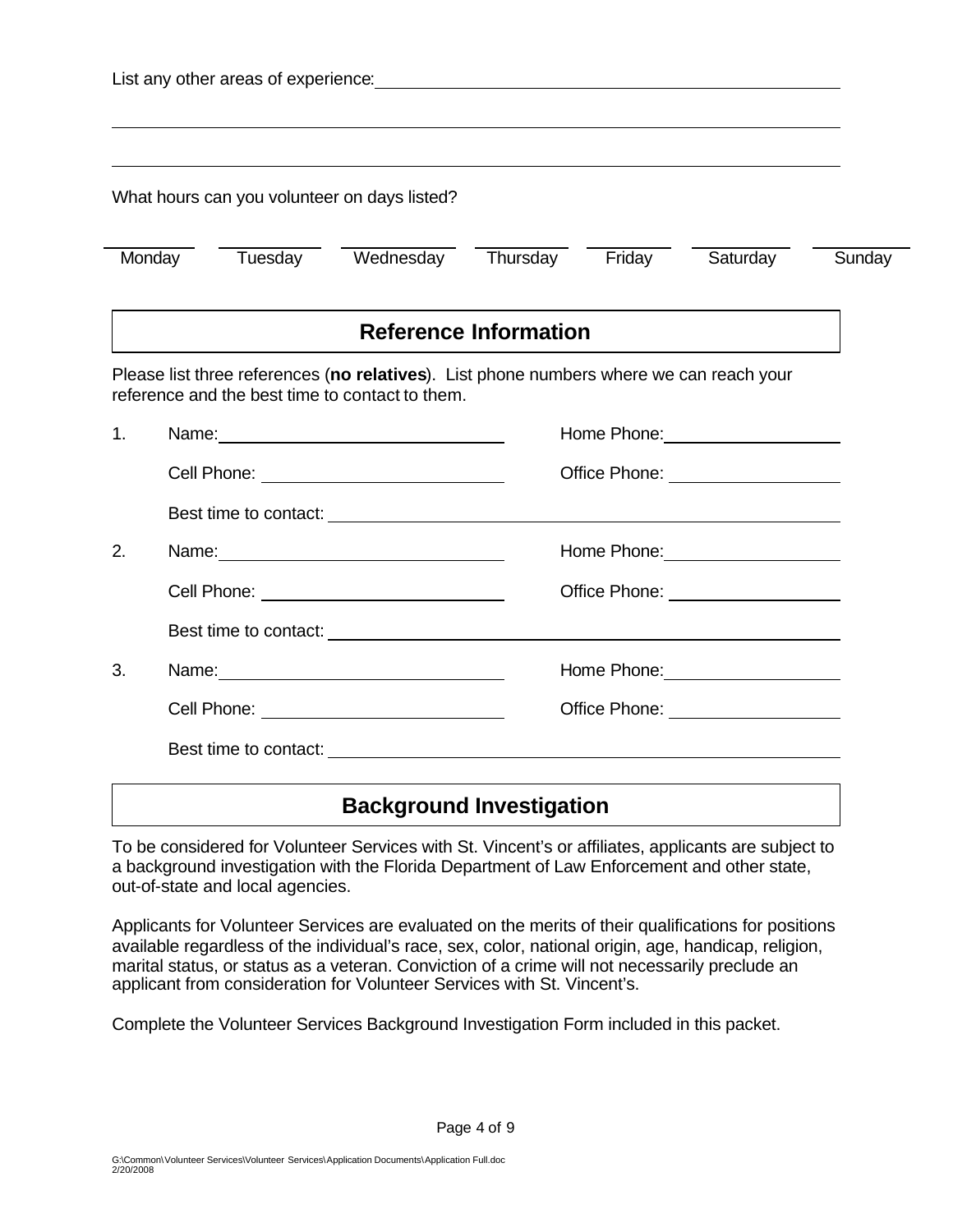# **Emergency Contact Information**

In the event that I sustain an injury or become ill while actively participating in the St. Vincent's Medical Center Volunteer Services, I undersigned that I hereby consent to have myself examined and receive medical treatment for such emergency condition by the physicians of St. Vincent's Medical Center and personnel of the Emergency Department.

**Physician Information:** 

| Are you presently under Doctor's care? __Yes __No lf yes, why? _________________ |                                          |
|----------------------------------------------------------------------------------|------------------------------------------|
| Persons to be notified in case of emergency:                                     |                                          |
|                                                                                  | Home Phone: ___________________          |
|                                                                                  | Cell Phone: <u>www.community.com</u>     |
|                                                                                  |                                          |
|                                                                                  | Home Phone: ___________________          |
|                                                                                  | Cell Phone: <u>_____________________</u> |
|                                                                                  |                                          |
|                                                                                  | Home Phone: <u>____________________</u>  |
|                                                                                  | Cell Phone: <u>www.community.com</u>     |
|                                                                                  |                                          |

### **Confidential Information**

As a volunteer of St. Vincent's, you may have access to confidential information about patients and their needs or to information concerning other employees, volunteers or business operations. This knowledge imposes a heavy responsibility on you. We have an obligation not to reveal such information under any circumstances outside our assigned duties.

Only physicians, or persons authorized by a physician, may divulge laboratory, medical and surgical findings to the proper persons. The release of information about patients is ethically wrong and could involve the person and St. Vincent's in legal difficulties.

Requesting autographs and gathering in waiting rooms or lobbies to see a patient or family member who may be well known is unprofessional and unacceptable at St. Vincent's, while also not conforming to our Core Values.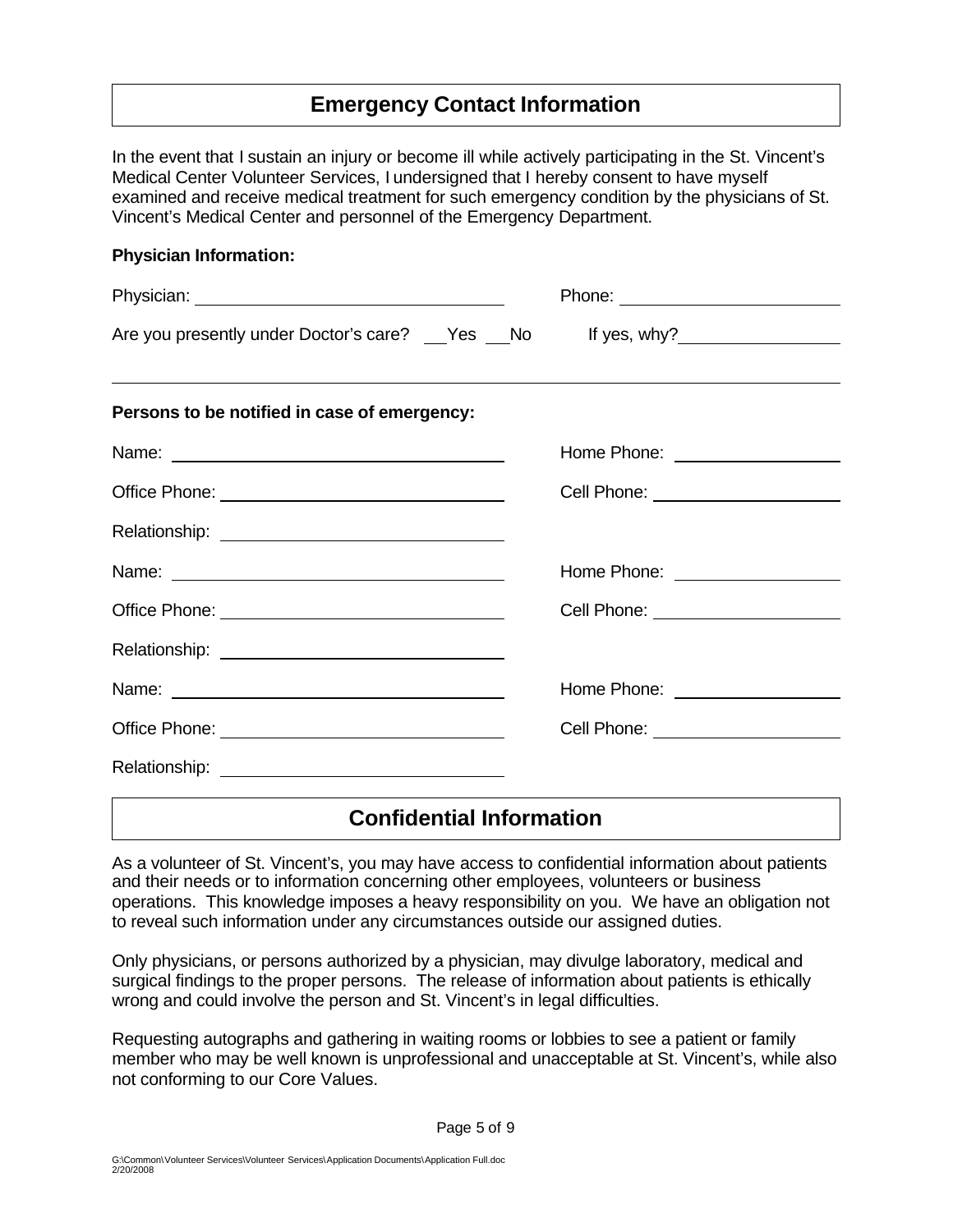The misuse or violation of security regarding information generated by or stored in information systems will be dealt with promptly, and appropriate corrective action taken.

The St. Vincent's Policy states, unauthorized release of confidential information may be cause of immediate dismissal from St. Vincent's.

### **Read Carefully and Sign Below**

I hereby certify that all the facts and information listed on this application are true and complete. I understand that any false, incomplete or misleading information given by me on this application is sufficient cause for rejection of this application. I also understand and agree that any such false, incomplete, or misleading information discovered on this application after I am accepted as a volunteer may result in my dismissal.

I hereby authorize the Medical Center to investigate all statements contained in this application, to interview the references listed on this application. I authorize the references listed to give the Medical Center all facts, opinions and any other information they may have, personal or otherwise, and release all such parties from any liability which may allegedly arise from furnishing such information to the Medical Center, included but not limited to, any liability for defamation or invasion of privacy. I hereby authorize the Medical Center to perform a background check as necessary. I certify that I have read, understand and agree with the all the information include in this application form.

I hereby authorize St. Vincent's Health System to photograph me and to use the photographs for educational and promotional purposes in any type of media. The photograph may not be used for profit without my express permission. I understand that I will not be paid or rewarded for providing this authorization.

I understand that I will follow all policies and procedures set forth by St. Vincent's Health System and, upon request, can receive a copy of such policies and procedures.

Signature Date **Date** 

 $\overline{\phantom{a}}$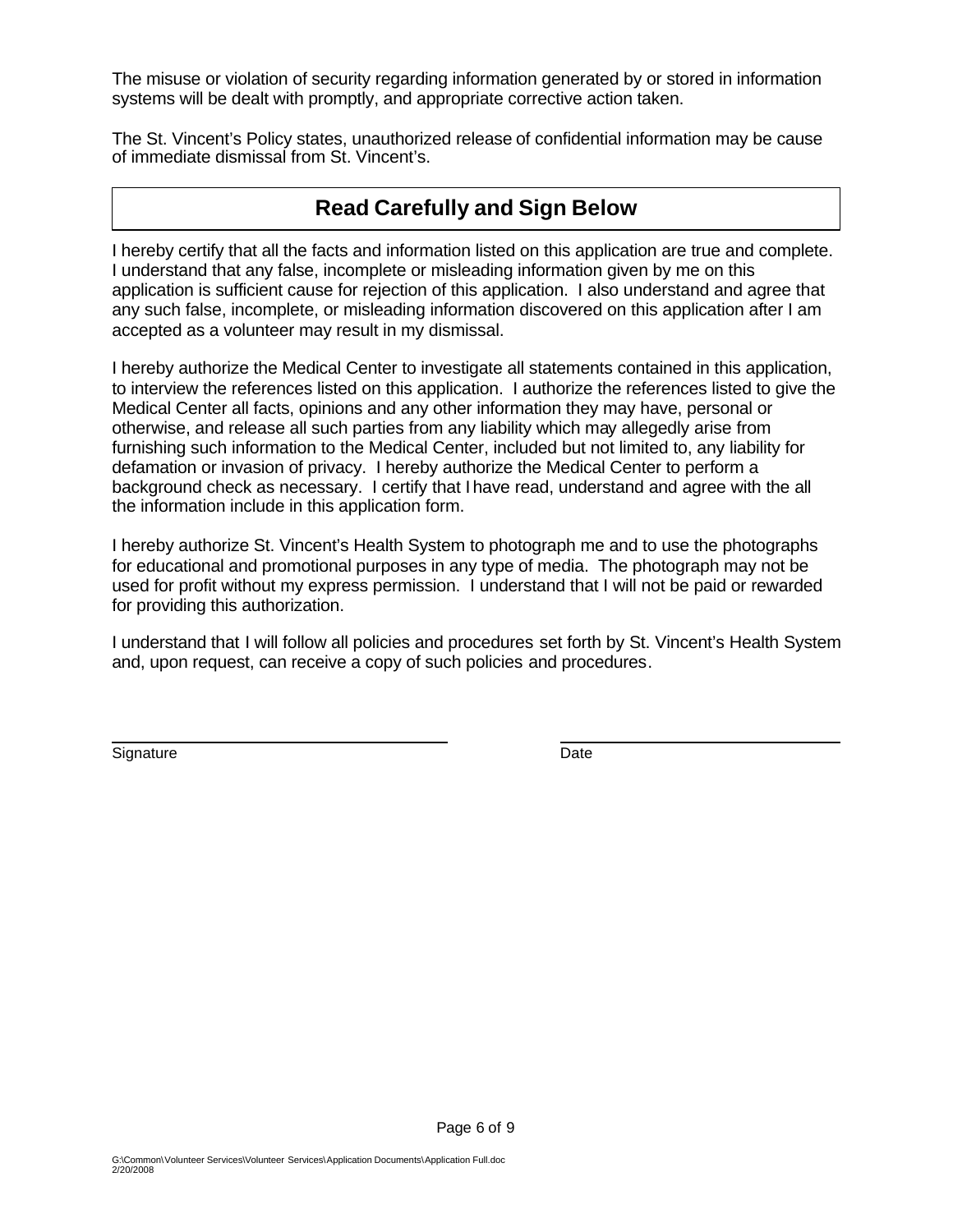# **Volunteer Services Background Investigation**

|                                                                                                                                                                                                                             | Have you ever been convicted of, or pled guilty, no contest or nolo contendere to a crime? This                |
|-----------------------------------------------------------------------------------------------------------------------------------------------------------------------------------------------------------------------------|----------------------------------------------------------------------------------------------------------------|
|                                                                                                                                                                                                                             | If yes, give details (date, place, offense(s), disposition, etc.) [18] [2010] [2010] [2010] [30] [30] [30] [30 |
| Have you ever been charged with a crime, been placed on court probation, had adjudication<br>withheld, entered a pre-trail intervention program or have criminal charges now pending?<br>________________Yes ____________No |                                                                                                                |
|                                                                                                                                                                                                                             |                                                                                                                |
| The following information is required to perform the background investigation.                                                                                                                                              |                                                                                                                |
| <b>PLEASE PRINT</b>                                                                                                                                                                                                         | <b>APPLICANT MUST SIGN THIS FORM</b>                                                                           |
|                                                                                                                                                                                                                             | FOR OFFICIAL USE ONLY                                                                                          |
|                                                                                                                                                                                                                             |                                                                                                                |
|                                                                                                                                                                                                                             | <b>FDLE</b>                                                                                                    |
|                                                                                                                                                                                                                             |                                                                                                                |
|                                                                                                                                                                                                                             |                                                                                                                |
|                                                                                                                                                                                                                             |                                                                                                                |
| $\Box$ Male<br>Sex:<br>$\Box$ Female                                                                                                                                                                                        |                                                                                                                |
| Race: □ White □ Black □ Asian □ Hispanic                                                                                                                                                                                    |                                                                                                                |
|                                                                                                                                                                                                                             |                                                                                                                |
|                                                                                                                                                                                                                             |                                                                                                                |
|                                                                                                                                                                                                                             |                                                                                                                |
| Signature of Applicant                                                                                                                                                                                                      | Position                                                                                                       |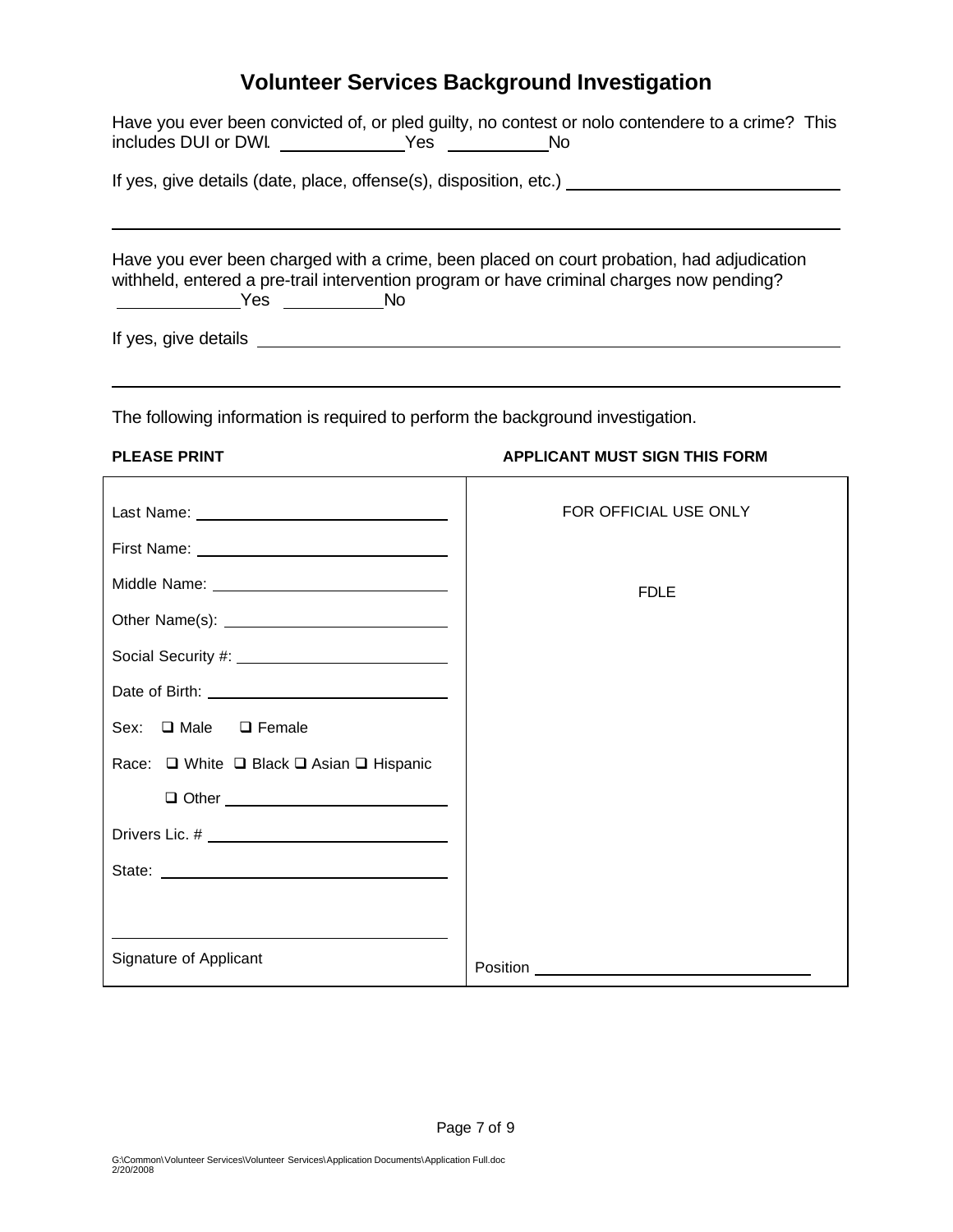# **Volunteer Opportunities**

*Check those in which you have an interest. We will place you based on your areas of interest, time available and need in the area.*



- **Blood Bank** Provide information to patients and/or their families regarding methods of obtaining and replacing blood. Act as liaison between St. Vincent's' and Florida/Georgia Blood Alliance. Hours – flexible, one or two hours daily.
- **Breast Health** Escort patients to dressing/waiting areas. Demonstrate use of lockers for possessions. Hours - Morning and afternoon shifts available.
- **CCU Waiting Room** Assist families of Cardiac Care Unit (CCU) patients. Diplomacy and discretion, patients and sensitivity are required. Visiting permitted every two hours. Control entry and visiting access. Weekend hours available. Hours  $-8:00$  am  $-12:00$  pm or 12:00 pm  $-4:00$  pm daily.
- **Diplomats** Greet people and provide information, direction and assistance. Diplomats are stationed in appropriate areas (front lobby, Emergency Department hallway, Patient Access Department, Seton Pharmacy). Basic knowledge of hospital required. Hours  $-8:00$  am  $-12:00$  pm or 12:00 pm  $-4:00$  pm daily.
- **T** Emergency Department Assist the Emergency Department as needed. Run errands, escort patient and family member to various location within facility, restock cabinets, and provide information to patients' families in waiting area. Hours – 8:30 am – 12:30 pm or 12:30 pm – 4:30 pm daily. Evening hours available.
- **Emergency Pregnancy Services** A variety of opportunities available. Receptionist: data entry and filing. Clothing room Attendant: sort through donated items and keep room organized. Peer counselor: meet with clients individually, assess needs, give information and oversee self administered pregnancy testing. Mail prep: fold, seal and apply address labels to various mail outs.
- **T** Endoscopy Department Assist with minor tasks within the department, discharge patients, make charts, stock refrigerator and assemble canisters with lids.
- **T** Eucharistic Minister Assist Pastoral Care Department with administering the sacrament of the Eucharist. Must be a Catholic Eucharistic Minister.
- **T** Family Resource Center Assist patients and their families with obtaining medical related information. Computer knowledge, especially the Intranet, helpful.
- **Gift Shop and Candy Room** Assist with sales, keep stock replenished and assist in keeping shop neat and clean. Retail knowledge helpful.
- □ Human Resources Assist with office duties such as filing, answering phone, etc. Hours 8:30 am 12:30 pm or 12:30 pm – 4:30 pm, Monday – Friday.
- **ICU Waiting Room** Serve as liaison between nursing staff and intensive care unit (ICU) families. Assist families in locating their family members, rooms, hospital facilities, etc. Monitor use of waiting room, consultation room, and pastoral care area.